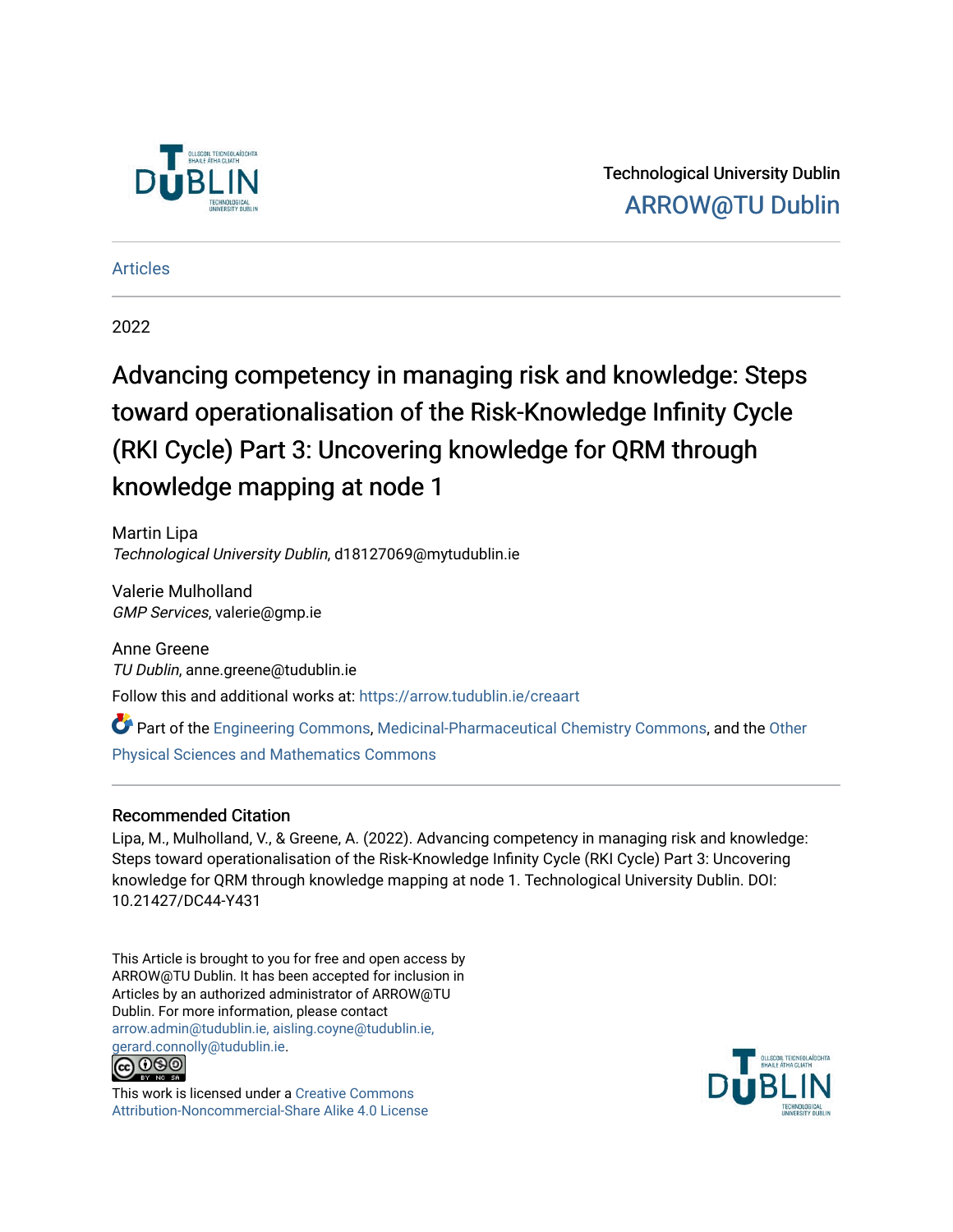### **Advancing competency in managing risk and knowledge: Steps toward operationalisation of the** *Risk-Knowledge Infinity Cycle* **(***RKI Cycle***)**

*Part 3: Uncovering knowledge for QRM through knowledge mapping at node 1*

#### **Authors:**

Martin J. Lipa, PRST Valerie Mulholland, PRST Anne Greene, TU Dublin & PRST

### Abstract

To date, literature on the *Risk-Knowledge Infinity Cycle* (*RKI Cycle)* has mainly been theoretical. This paper series intent is to focus on the operationalisation of the *RKI Cycle* by describing a series of steps – the "How to" – for *RKI Cycle* deployment, to help move the *RKI Cycle* from theory to practice. The third paper in this series focuses on ensuring the best available knowledge flows into QRM through a case study demonstrating knowledge mapping to support effective quality risk assessment during commissioning and qualification activities.

### Introduction

This paper is the third of a planned series of articles looking at how to build competency in managing risk and through operationalisation of the *Risk-Knowledge Infinity Cycle* (*RKI Cycle*) and associated principles. The intent is to take the theoretical concepts published to date on the *RKI Cycle* and provide tangible steps of how it can be applied, along with supporting examples.

Importantly, the parts in this series are not intended to be sequential nor are the required steps to operationalisation; instead, readers can selectively explore individual topics. It is intended at the conclusion of the series a relationship map will be developed to connect all of the parts in the series.

This paper focuses specifically on the development of a knowledge map for node 1 of the *RKI Cycle* to support quality risk (QRM) management activities conducted during node 2 of the *RKI Cycle*.

Other papers in this series are planned to address the operationalisation of the *RKI Cycle* for other important processes in the pharmaceutical lifecycle, such as change management, technology transfer, and others.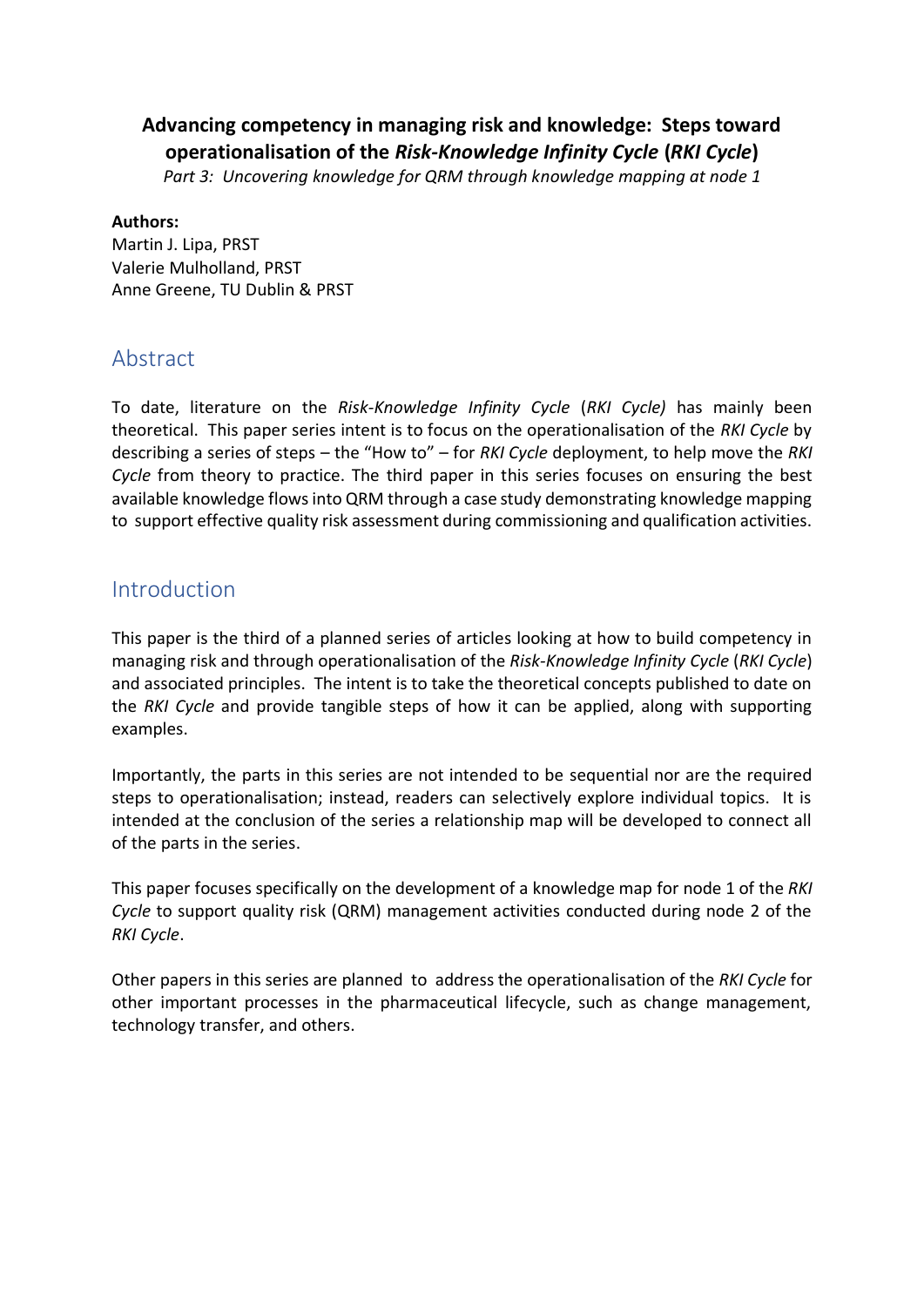# RKI Cycle Node 1: Ensuring the best available knowledge flows into QRM

The following figure presents a summary of the *RKI Cycle* [1], it's key supporting concepts and how the *RKI Cycle* can be applied to enable ICH Q10 [2] with the co-enabler of risk management [\(Figure 1\)](#page-2-0).



*Figure 1 - An Introduction to the RKI Cycle* [1]

<span id="page-2-0"></span>In considering ICH Q10, the *RKI Cycle* proposes a series of 6 principles, one for each of the 6 nodes on the *RKI Cycle* [3]. The principle for Node 1 is to *ensure the best available knowledge flows into QRM activities*. This paper outlines how knowledge mapping can be applied as a practical step to address this principle in support of a larger effort to operationalise the *RKI Cycle*.

#### An introduction to *Knowledge Mapping*

Knowledge mapping is a technique which is used to clearly identify the knowledge that is relevant to a defined scope (e.g., a technology transfer) and to assess the availability of such knowledge (i.e., can the knowledge be found efficiently and effectively) to complete the technology transfer.

The basic steps involved with knowledge mapping are as follows [4], [5]:

1. *Define the scop*e: This could be a process (e.g., the process for technology transfer) or the functional area (e.g.., a department such as the engineering unit at a manufacturing)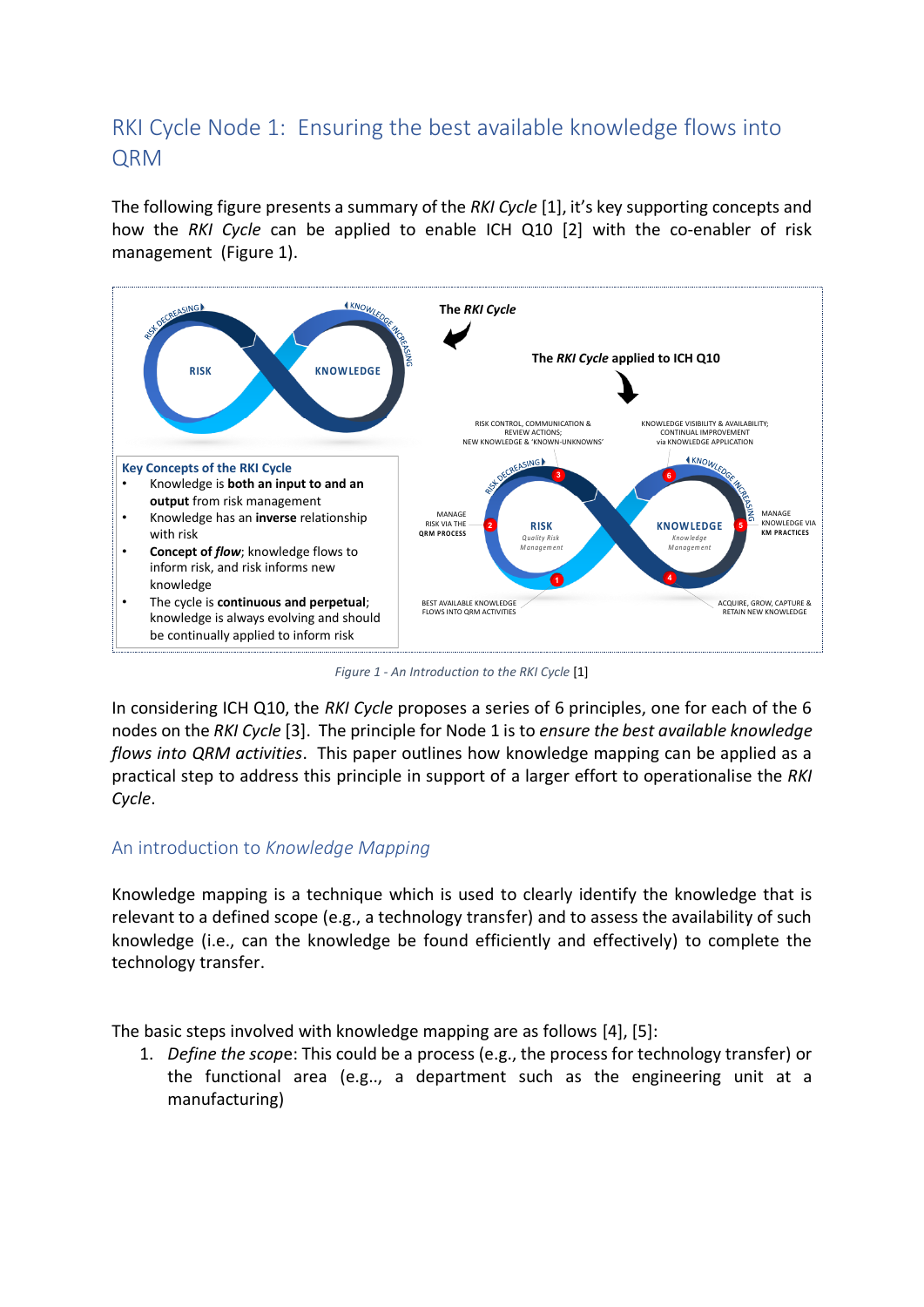- 2. *Determine what knowledge is needed* or otherwise associated for the given scope, considering both explicit knowledge and tacit knowledge<sup>1</sup>, as tacit knowledge makes up 70 to 80% of the knowledge in an organization [6], [7].
- 3. *Assess how effectively and efficiently the knowledge supports the process* or *functional area*. For example, does the knowledge easily 'flow' into the process or functional area on demand? Is it available and accessible without heroics? Does everyone know where to go get the knowledge?
- 4. *Evaluate and prioritise opportunities for improvement*, which typically result in a having a positive impact to the specified scope (e.g., reduced effort, reduced cycle time, improved quality, reduced risk, improved employee engagement, etc.)

Case Study: Knowledge to support quality risk assessment during commissioning & qualification

Focusing on node 1 of the *RKI Cycle,* and using the knowledge mapping technique to *ensure th*e *best available knowledge flows into QRM*, the following practical steps can be applied as outlined below.

#### Step 1: Define the scope

The first activity in quality risk management is typically performing a quality risk assessment (QRA) [8] as shown in [Figure 2.](#page-3-0) Therefore, to limit complexity, the scope for this knowledge mapping exercise is the QRA process within QRM.



*Figure 2 - Quality risk assessment, as the first step within QRM* [8]

<span id="page-3-0"></span>In order further focus the scope for this case study, the scope is specifically on QRA for commissioning and qualification (C&Q) activities. C&Q was selected as these are generally mature and well-defined events in the pharmaceutical industry. However, it should be noted

 $1$  Explicit knowledge is codified knowledge, such as a document or image, while tacit knowledge refers to knowledge that resides in the minds of individuals and is surfaced in response to a situation or action [18]. Tacit knowledge is often referred to as 'know-how'.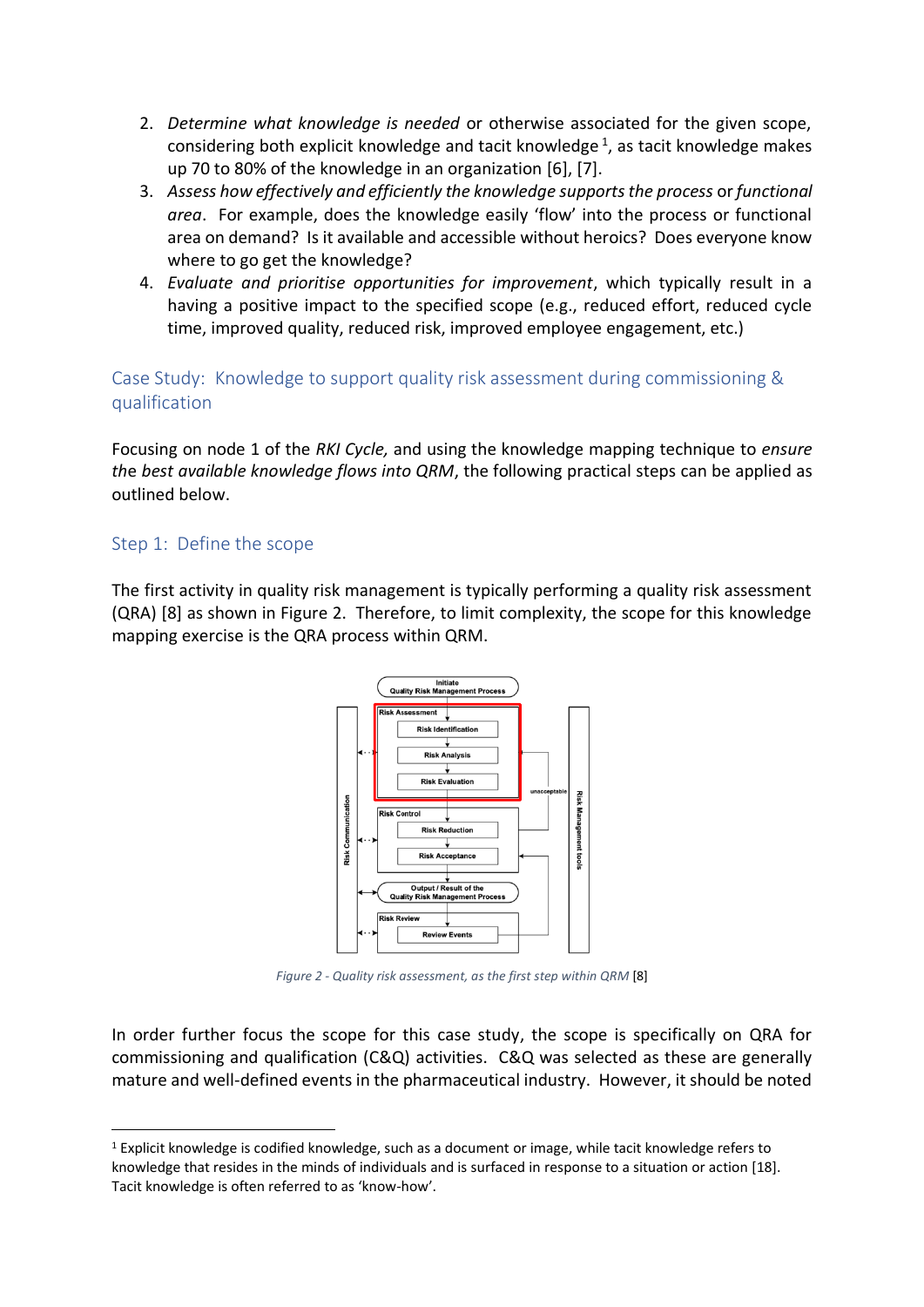that the knowledge mapping process is the same regardless of the specifics of the scope selected.

#### Step 2: Determine what knowledge is needed

Knowledge and information – in both explicit and tacit forms – are a fundamental input to the QRA process as they inform the fundamental questions posed by QRM [8], including:

- What might go wrong?
- What is the likelihood it will go wrong?
- What are the consequences if it does go wrong"

In the case of C&Q as an exemplar, several guidance documents detail sources of information and knowledge that may inform QRM. While not an exhaustive list of guidance, the authors reviewed in detail the following documents for sources of information and knowledge pertinent to QRA.

- PMBOK Guide, by Project Management Institute [9]
- Risk-Based Manufacture of Pharmaceutical Products, a Baseline Pharmaceutical Engineering guide by ISPE [10]
- Commissioning and Qualification, a Baseline Pharmaceutical Engineering guide by ISPE [11]
- Change Management System as a Key Element of a Pharmaceutical Quality System (Part 3), a Product Quality Lifecycle Implementation guide by ISPE [12]
- Corrective Action and Preventative Action (CAPA) System, an Advancing Pharmaceutical Quality guide by ISPE [13]
- Annex 15: Qualification and Validation of the EudraLex Volume 4 EU Guidelines for Good Manufacturing Practice for Medicinal Products for Human and Veterinary Use [14]
- Quality Risk Management Q9(R1) Step 2 (draft), by ICH [15]
- Standard Guide for Risk Assessment and Risk Control as it Impacts the Design, Development and Operation of PAT Processes for Pharmaceutical Manufacture, ASTM E2476-16 [16]
- Standard Guide for Specification, Design and Verification of Pharmaceutical and Biopharmaceutical Manufacturing Systems and Equipment, ASTM E2500-13 [17]

This analysis identified at least 57 sources of knowledge which may inform QRA. These sources were grouped into 6 categories for simplification as follows:

- Product Knowledge
- Regulatory Requirements
- Pharmaceutical Quality System (PQS) Knowledge
- Project Capability
- QRM Knowledge
- Process Knowledge

The complete listing of the 57 sources of knowledge is presented in [Figure 3,](#page-5-0) which include many examples of explicit knowledge but also many perhaps less obvious examples of tacit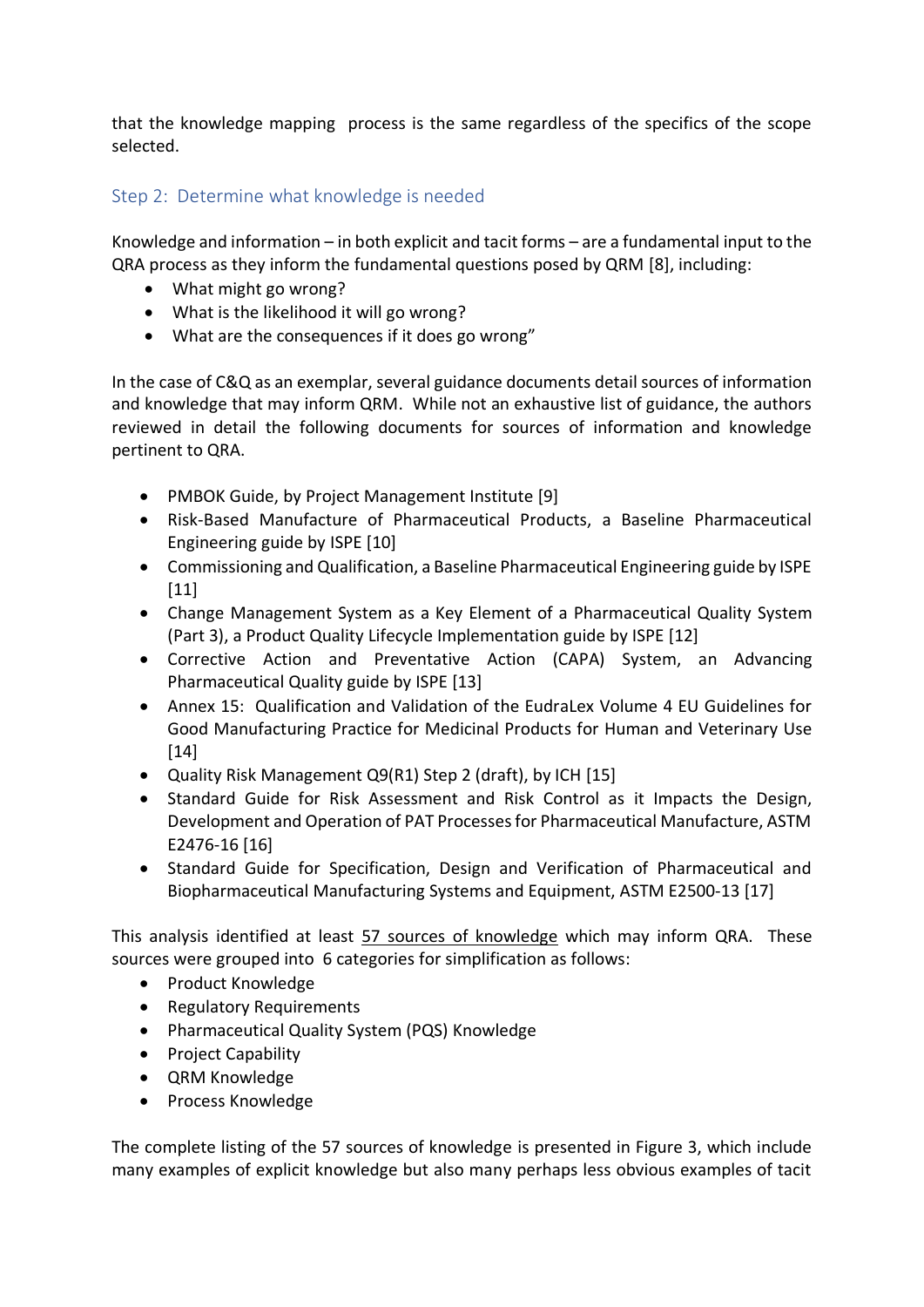knowledge, including such tacit knowledge inherent in experts, prior experience, know how, history and lessons learned.

| <b>Product</b>                                                                                                                                                                                                                                                                                                                                                                                                                                                                                                                                                                      | <b>Regulatory</b>                                                                                                                                                                   | <b>PQS Knowledge</b>                                                                                                                                                                                                                                                                                                                                        | <b>Project Capability</b>                                                                                                                                                                                                                                                                                                                                                                                                                                         | <b>QRM Knowledge</b>                                                                                                                                                                                                                                                                                   |  |  |
|-------------------------------------------------------------------------------------------------------------------------------------------------------------------------------------------------------------------------------------------------------------------------------------------------------------------------------------------------------------------------------------------------------------------------------------------------------------------------------------------------------------------------------------------------------------------------------------|-------------------------------------------------------------------------------------------------------------------------------------------------------------------------------------|-------------------------------------------------------------------------------------------------------------------------------------------------------------------------------------------------------------------------------------------------------------------------------------------------------------------------------------------------------------|-------------------------------------------------------------------------------------------------------------------------------------------------------------------------------------------------------------------------------------------------------------------------------------------------------------------------------------------------------------------------------------------------------------------------------------------------------------------|--------------------------------------------------------------------------------------------------------------------------------------------------------------------------------------------------------------------------------------------------------------------------------------------------------|--|--|
| <b>Knowledge</b>                                                                                                                                                                                                                                                                                                                                                                                                                                                                                                                                                                    | <b>Requirements</b>                                                                                                                                                                 |                                                                                                                                                                                                                                                                                                                                                             |                                                                                                                                                                                                                                                                                                                                                                                                                                                                   |                                                                                                                                                                                                                                                                                                        |  |  |
| Lifecycle documents<br>Specifications/ Acceptance Criteria-<br>Product<br>Specifications/ Acceptance Criteria -<br><b>Materials</b><br><b>Design/ Validation Documents -</b><br><b>Measurement &amp; Analysis Systems</b><br><b>History of Product Issues (Product</b><br>under analysis or related)<br>Supply Chain (Product & Materials)<br><b>Toxicology Data/ Acceptable Daily</b><br>Exposure (ADE) Value<br>. Information and/ or data on the<br>potential hazard, harm or human<br>health impact relevant to the risk<br>assessment:<br>Degradation Pathways/ Stability Data | • Applicable Legislation, Laws, EHS,<br>etc.<br>· Guidance/Best Practice Documents<br><b>Pharmacopeial and Test Standards</b><br>· Submitted/ Approved Regulatory<br><b>Filings</b> | • Change Management Strategy<br>• PQS Procedures - Process under<br>analysis<br>• Quality Records<br>• Maintenance Records<br>• Validation Procedures and Policies<br>Supplier Management/Procurement<br>P&Ps<br>• CAPA Data - Complaints/ audits/<br><b>Deviations/Trends</b><br>• APR/Management Reviews<br><b>Business Strategy/Priority for Product</b> | Contracts/Scope/Turn-Over-Packages<br><b>C&amp;Q Plans/Schedules</b><br><b>Capabilities &amp; Resources</b><br><b>Laboratory Support Capabilities</b><br><b>Training Procedures and Policies</b><br><b>Good Engineering Practice</b><br><b>Roles &amp; Responsibilities</b><br><b>EHS Documents -Safety Data</b><br><b>Conflicting Objectives/Requirements</b><br><b>KM Outputs (Legacy Requirements)</b>                                                         | <b>Risk Management Knowledge</b><br><b>Risk Management Procedures and</b><br><b>Policies</b><br><b>Defined Risk Question/Scope</b><br><b>Trained RM Practitioners/Facilitators</b><br>Specify a timeline, deliverables and<br>appropriate level of decision making<br>for the risk management process. |  |  |
| <b>Process Knowledge</b>                                                                                                                                                                                                                                                                                                                                                                                                                                                                                                                                                            |                                                                                                                                                                                     |                                                                                                                                                                                                                                                                                                                                                             |                                                                                                                                                                                                                                                                                                                                                                                                                                                                   |                                                                                                                                                                                                                                                                                                        |  |  |
| <b>Process User Requirements</b><br>Specifications/ Acceptance Criteria - Process<br>Design/ Validation Documents - Facility & Utilities<br>Design/ Validation Documents - Process and Equipment<br>Design/ Validation Documents - Process Controls<br>Design/ Validation Documents - Measurement & Analysis Systems<br>Design/ Validation Documents - Software Systems<br>Design/ Validation Documents - Cleaning<br>• History of Problems with process/outputs                                                                                                                    |                                                                                                                                                                                     | Drawings                                                                                                                                                                                                                                                                                                                                                    | <b>Calibration Requirements</b><br>QRM Documents from design/previous stages<br><b>System Integration Requirements</b><br><b>Equipment Manuals/ Technical Specifications</b><br><b>Materials of Construction</b><br>Process Capability/Performance Indices<br>Routes for Contamination/Cross Contamination<br><b>Cleaning Process Performance Capability</b><br>• Training & Competence in Process<br>Prior Knowledge/Lessons Learnt - current or other locations |                                                                                                                                                                                                                                                                                                        |  |  |

*Figure 3 - Illustrative sources of knowledge for C&Q risk assessment*

#### <span id="page-5-0"></span>Step 3: Assess how effectively and efficiently the knowledge supports the process

With the sources of knowledge identified, the next step in knowledge mapping is an assessment of how the knowledge supports the process, which in this case study is QRA at C&Q. Although there is no definitive and singular means of assessment, the authors propose assessing two attributes: *flow* and *quality*.

- *Flow of knowledge* is defined as the extent to which the knowledge is available and accessible on demand when needed for the process. Thought starter questions to aid in this assessment include:
	- o Are heroics needed to find or access the knowledge?
	- o Can a newcomer figure it out quickly?
- *Quality of knowledge* is defined as the extent to which the knowledge is reliable for its intended use. Thought starter questions to aid in this assessment include:
	- $\circ$  Is there sufficient context and supporting rationale for the knowledge
	- o Is it complete and accurate (for intended use)

With these attributes defined, a scale is required to assign an assessment rating to judge the flow and quality of knowledge (i.e., good to not good). The authors propose a qualitative three-tier scale of *excellent-marginal-poor* as follows:

- *Excellen*t: suggests the knowledge flow and quality are robust, broadly understood and consistent.
- *Margina*l: suggests a potentially satisfactory state, but likely with some lack of consistency and an opportunity to improve efficiency and/or effectiveness of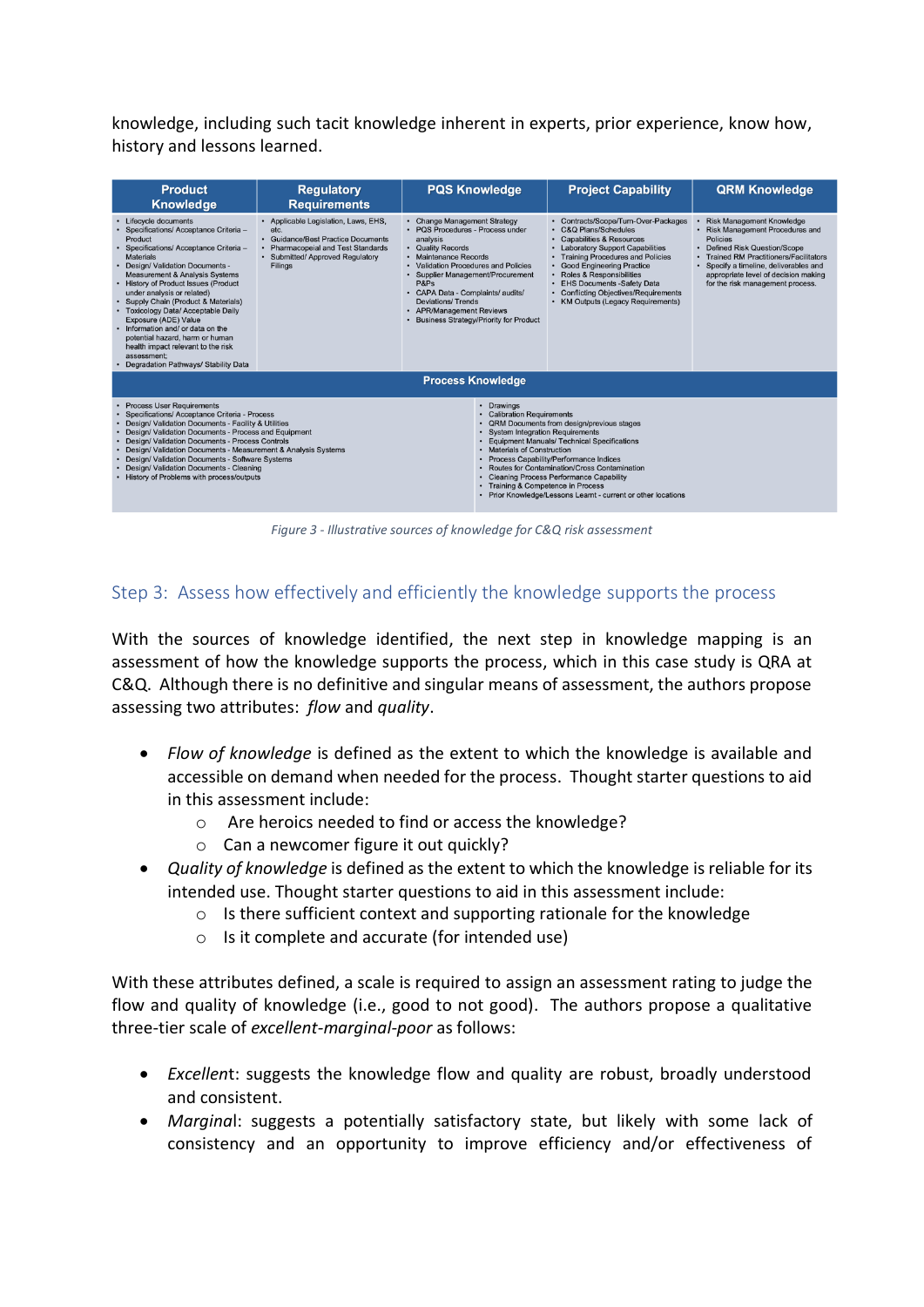knowledge flow and/or quality. This could also suggest variability across groups or individuals, with some having no issues and others having difficulty.

• *Poor*: suggests significant challenges and likely negative process impacts due to knowledge flow (e.g., it cannot be found or takes a long time) or quality (e.g., perhaps one cannot locate the most recent version). In these cases, there are delays or incomplete knowledge is applied, leading to sub-optimal risk assessments and decision making.

The following rubric prepared by the authors [\(Figure 4\)](#page-6-0) summarises these attributes of knowledge flow and quality, the rating scale, and specific definitions for each level.

| <b>Attribute</b><br>Rating | <b>FLOW</b> of knowledge<br>- Available, accessable, on demand?<br>- Are <b>heroics</b> needed?<br>- Can a newcomer figure it out quickly? | <b>QUALITY of knowledge</b><br>- Reliable (for intended use)?<br>- Sufficient Context & Rationale?<br>- Is it Complete & Accurate? |
|----------------------------|--------------------------------------------------------------------------------------------------------------------------------------------|------------------------------------------------------------------------------------------------------------------------------------|
| Excellent                  | Flows readily. You get what you need<br>on demand, when and where needed.<br>Processes are in place.                                       | Meets all criteria as expected (no<br>lacking context, rationale, etc.)                                                            |
| <b>Marginal</b>            | Minor issues or inefficiency but can<br>get what is needed without wasting<br>much time or energy                                          | Minor issues requiring simple<br>clarification or explanation with no<br>disruption                                                |
| Poor                       | Significant barriers, waste,<br>frustration, inconsistency (etc.) in<br>finding what is needed on demand                                   | Issues which require resources (time,<br>people, etc.) to resolve or not<br>optimally support QRA / RBDM                           |

*Figure 4 - Rubric to support knowledge mapping*

<span id="page-6-0"></span>With these instructions defined, the assessment can continue on a line-by-line basis, for each of the 57 knowledge sources previously defined. It is good practice to split knowledge sources into each explicit and tacit rows where appropriate. Following this process for each of the 57 knowledge sources, a knowledge map can be created as illustrated in [Figure 5,](#page-6-1) using the example of *History of problems with process/outputs*. Additional data can be collected at the discretion of the assessment team, such as where the knowledge is currently stored, who the subject matter expert (SME) is, etc.

| <b>Knowledge Input to QRA</b>                          | <b>Tacit or</b><br><b>Explicit</b> | FLOW of knowledge<br>- Available, accessable, on demand?<br>- Are heroics needed?<br>- A newcomer figure it out quickly? | <b>QUALITY of knowledge</b><br>- Reliable (for intended use)?<br>- Sufficient Context & Rationale?<br>- Is it Complete & Accurate? | <b>Comment / Explanation</b>                                                                                                                                                                |
|--------------------------------------------------------|------------------------------------|--------------------------------------------------------------------------------------------------------------------------|------------------------------------------------------------------------------------------------------------------------------------|---------------------------------------------------------------------------------------------------------------------------------------------------------------------------------------------|
| example<br>History of Problems with<br>process/outputs | Explicit                           | <b>Marginal</b>                                                                                                          | <b>Marginal</b>                                                                                                                    | No standard repository in use across multiple<br>sites using the same equipment makes it<br>difficult to find documents                                                                     |
|                                                        | Tacit                              | Poor                                                                                                                     | Excellent                                                                                                                          | Difficult to know who SMEs are at various sites<br>- and the SME at the vendor is always traveling<br>so is difficult to talk to - but once we find the<br>right people we get what we need |

*Figure 5 - Sample knowledge map (assessment of* flow *and* quality*)*

<span id="page-6-1"></span>While the knowledge sources may well be fairly consistent across organizations, the results of the knowledge map assessment are likely to vary by organization. Well-defined GMP documentation should always be straightforward to find while tacit knowledge (e.g., lessons from the past or similar products) can often be a challenge. Many other factors can come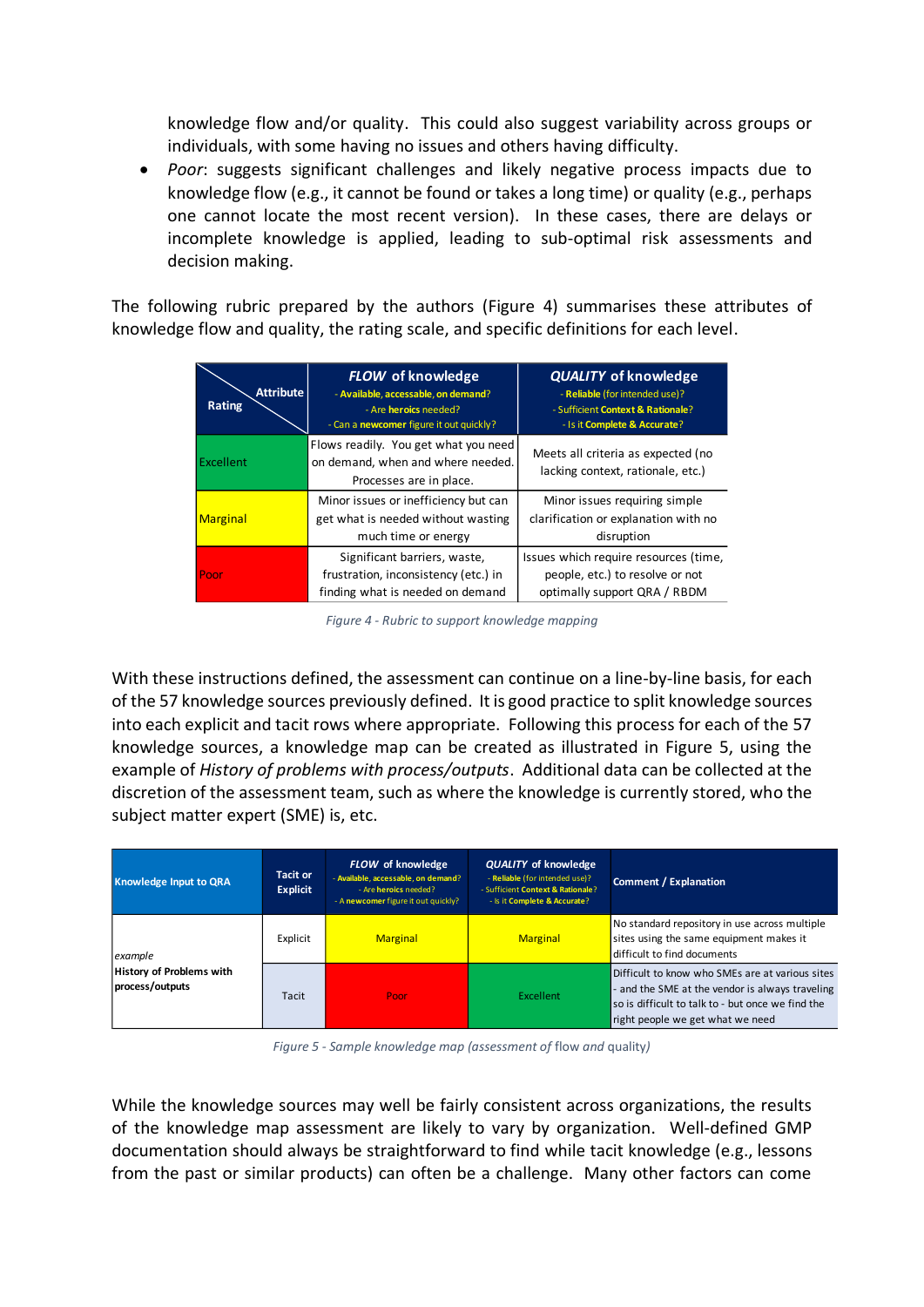into play, such as the size, complexity and distribution of the organization, age of products and technologies (extremely old and extremely new knowledge may be more challenging), prior efforts in creating platform knowledge, extent of standardisation of how IT tools are used, work done by third parties, and many more.

#### Step 4: Evaluate and prioritise opportunities for improvement

With the knowledge map populated, problem areas can be identified by using the knowledge map as a 'heat map' to explore the areas that received the lowest ratings. At this point, potential actions or solutions can be defined as illustrated in the example provided in [Figure](#page-7-0)  [6,](#page-7-0) which identifies problems and potential solutions for both explicit knowledge flow and quality, and tacit knowledge flow.

| <b>Knowledge Input</b><br>to QRA                              | <b>Tacit or</b><br><b>Explicit</b> | <b>FLOW</b><br>of knowledge | <b>QUALITY</b><br>of knowledge | <b>Comment / Explanation</b>                                                                                                                                                              | <b>Possible Solution</b>                                                                                                                                                     |
|---------------------------------------------------------------|------------------------------------|-----------------------------|--------------------------------|-------------------------------------------------------------------------------------------------------------------------------------------------------------------------------------------|------------------------------------------------------------------------------------------------------------------------------------------------------------------------------|
| example<br><b>History of Problems</b><br>with process/outputs | Explicit                           | <b>Marginal</b>             | <b>Marginal</b>                | No standard repository in use across multiple<br>sites using the same equipment makes it<br>difficult to find documents                                                                   | - short term: create a list of repositires used<br>and ensure they are used consistently;<br>long term: standardize, or at least reduce the<br>number of repositories in use |
|                                                               | Tacit                              | Poor                        | <b>Excellent</b>               | Difficult to know who SMEs are at various sites<br>and the SME at the vendor is always traveling<br>so is difficult to talk to - but once we find the<br>right people we get what we need | - Create a SME list<br>Ensure the right support in place from the<br>vendor with alternate SMEs or urgent access                                                             |

*Figure 6 - Potential solutions for knowledge flow / quality gaps*

<span id="page-7-0"></span>A good practice would next be to employ a means of prioritisation to identify where to focus first, once all of the problem areas have been identified.

While the assessment of knowledge flow and quality during knowledge mapping is highly qualitative, very simple solutions to enhance knowledge flow and quality can emerge – such as increasing the awareness of where knowledge is currently stored through training, granting system access to a group 'not in the know', creating a simple list of SMEs, etc. More complex solutions might involve establishing a lessons learned process, establishing communities of practice, defining and maintaining domains of platform knowledge (i.e., often cited as an example of 'prior knowledge') and other knowledge transfer and capture approaches.

# Conclusion and Next Steps

There are well-defined requirements for sources of knowledge to be used to inform risk assessments, of which this paper has started to catalogue. While the case study herein focused on a C&Q scenario, the authors expect many of these knowledge sources to be broadly applicable to other QRAs. Once solutions are in place for any knowledge flow or knowledge quality gaps – those issues are likely to be addressed for all processes – not just C&Q. Regardless of the area, the process is the same: understand the scope of the risk assessment, holistically define what knowledge should inform the best possible risk assessment, create a knowledge map to assess the knowledge flow and quality. The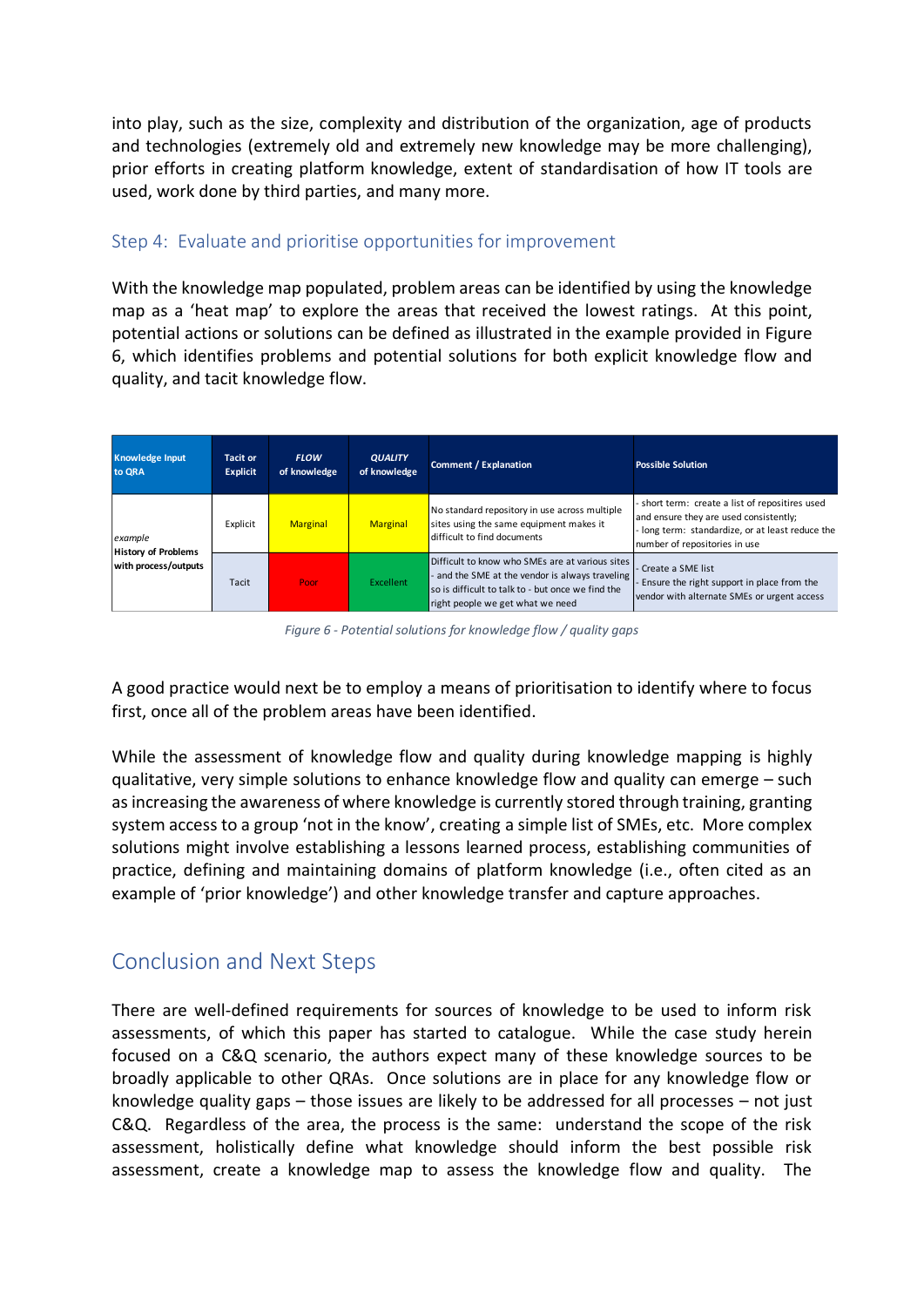knowledge mapping process and ensuing solutions do not need to be elaborate to have an impact. Furthermore, having these knowledge sources well understood will almost certainly benefit risk communication, risk review, and ultimately, risk-based decision making.

Exploration of these topics to operationalize the *RKI Cycle* are ongoing, including a planned ISPE *Expert Xchange* in 2022 to engage with industry on the knowledge mapping process for node 1 of the *RKI Cycle*, with a paper anticipated by late 2022 to report the results.

# References

- [1] M. J. Lipa, K. O'Donnell, and A. Greene, "Knowledge as the Currency of Managing Risk: A Novel Framework to Unite Quality Risk Management and Knowledge Management," *Journal of Validation Technology (JVT)*, vol. 26, no. 5, 2020.
- [2] ICH, *Pharmaceutical Quality System Q10*. Geneva, 2008. [Online]. Available: https://database.ich.org/sites/default/files/Q10 Guideline.pdf
- [3] M. Lipa, V. Mulholland, and A. Greene, "Improving Risk-Based Decision Making (RBDM) Effectiveness Through a Framework which Integrates Knowledge and Risk," *Level 3*, vol. 16, no. 2, pp. 0–25, 2022, [Online]. Available: https://arrow.tudublin.ie/level3/vol16/iss2/2/
- [4] BioPhorum Operations Group, "KM mapping tool-April 2020." 2020.
- [5] "4-Step Guide to Knowledge Mapping | APQC." https://www.apqc.org/blog/4-stepguide-knowledge-mapping (accessed Apr. 18, 2022).
- [6] S. C. Beardsley, B. C. Johnson, and J. M. Manyika, "Competitive advantage from better interactions," *McKinsey Quarterly*, no. 2, pp. 52–63, 2006.
- [7] APQC, "Introduction to Knowledge Management (KM)," Houston, TX, 2018. [Online]. Available: https://www.apqc.org/resource-library/resource-listing/introductionknowledge-management-km-essentials-0
- [8] ICH, *Quality Risk Management Q9*. Geneva, 2005. [Online]. Available: http://www.ich.org/fileadmin/Public\_Web\_Site/ICH\_Products/%5CnGuidelines/Quali ty/Q9/Step4/Q9\_Guideline.pdf
- [9] PMI, *A Guide to the Project Management Body of Knowledge, PMBOK Guide*, Seventh. PMI, 2021. [Online]. Available: https://www.pmi.org/pmbok-guidestandards/foundational/PMBOK
- [10] ISPE, *ISPE Baseline Guide: Risk-Based Manufacture of Pharma Products*. ISPE, 2017. [Online]. Available: https://guidance-docs.ispe.org/Baseline-Guide-Volume-7-Risk-Based-Manufacture-of-Pharma-Products/
- [11] ISPE, *Baseline Guide Vol 5: Commissioning & Qualification*, 2nd ed. ISPE, 2019. [Online]. Available: https://guidance-docs.ispe.org/17ofhtd/
- [12] ISPE, *ISPE PQLI Guide Part 3 - Change Management System as a Key Element of a Pharmaceutical Quality System*. Tampa, FL: ISPE, 2012. [Online]. Available: https://guidance-docs.ispe.org/Product-Quality-Lifecycle-Implementation-Guide-Change-Management-System/
- [13] ISPE, *APQ Guide: Corrective Action & Preventive Action (CAPA) System*. ISPE, 2020. [Online]. Available: https://guidance-docs.ispe.org/1gt4g8l/
- [14] European Commission, *EudraLex Volume 4 EU Guidelines for Good Manufacturing Practice for Medicinal Products for Human and Veterinary Use. Annex 15:*